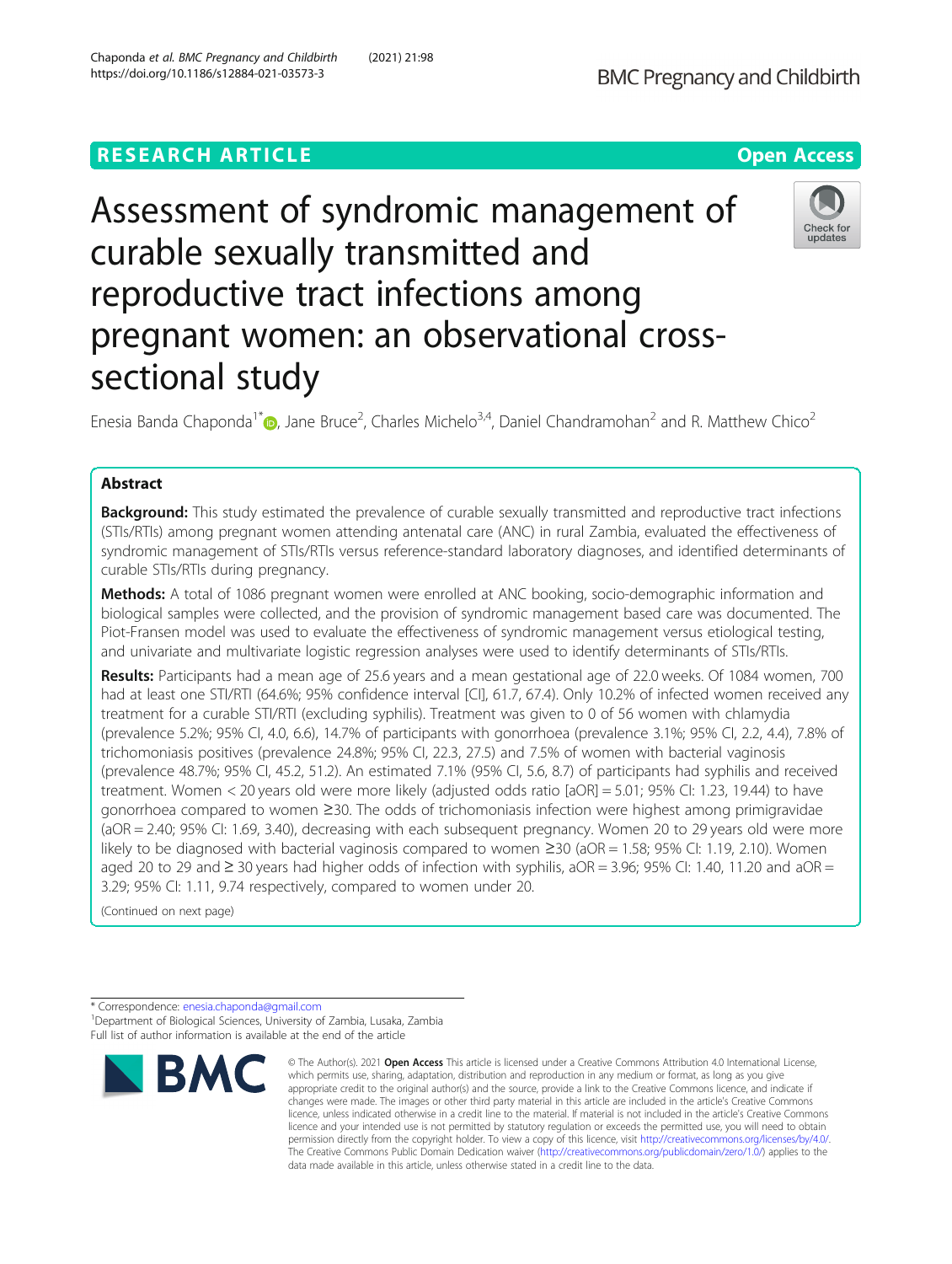# (Continued from previous page)

**Conclusions:** Curable STIs/RTIs were common and the majority of cases were undetected and untreated. Alternative approaches are urgently needed in the ANC setting in rural Zambia.

Keywords: Syndromic management, Sexually transmitted infections, Reproductive tract infections, Bacterial vaginosis, Prevalence, Risk factors, Sub-Saharan Africa

# Background

Curable sexually transmitted and reproductive tract infections (STIs/RTIs) – chlamydia, gonorrhoea, trichomoniasis, bacterial vaginosis, and syphilis – are important causes of adverse pregnancy outcomes. Chlamydia (Chlamydia trachomatis) increases the odds of preterm birth four-fold [[1\]](#page-8-0), and more than doubles the chances of experiencing premature rupture of the membranes [\[1\]](#page-8-0), delivering a newborn who is low birthweight [\[1](#page-8-0)] or small-forgestational age [\[2](#page-8-0)]. Gonorrhoea (Neisseria gonorrhoeae) is associated with a three-fold increase in preterm birth [[3](#page-8-0)]. Trichomoniasis (Trichomonas vaginalis), the most prevalent curable STI in the world, increases the odds of preterm delivery 1.5 times [\[4](#page-8-0)]. Bacterial vaginosis, the most common urogenital disorder in the world among women of reproductive age, increases the odds of preterm delivery two-fold [[4](#page-8-0)]. Bacterial vaginosis and trichomoniasis both double the odds of delivering a low birthweight child [[4](#page-8-0)]. Syphilis (Treponema pallidum) is associated with four of every ten spontaneous abortions [\[5](#page-8-0), [6\]](#page-8-0), and one-quarter of stillbirths [[7\]](#page-8-0). Pregnant women who have curable STIs are at elevated risk of HIV acquisition during pregnancy [[8](#page-8-0), [9\]](#page-8-0), whereas HIV-infected pregnant women who have curable STIs at delivery are at increased risk of giving birth to an HIV-infected infant [\[10\]](#page-8-0).

To reduce the burden of congenital syphilis, the World Health Organization (WHO) recommends universal screening of pregnant women at antenatal care (ANC) booking and the provision of 2.4MU benzathine penicillin G to individuals who test positive. For the diagnosis of urethral discharge and genital ulcer disease that include chlamydia, gonorrhoea, trichomoniasis, and bacterial vaginosis, the WHO recommends the use of diagnostic and treatment algorithms called syndromic case management [\[11](#page-8-0)] in low-resource areas where laboratory facilities and trained staff are unavailable. Syndromic management is based on the identification of consistent groups of symptoms and easily recognized signs and treatment that is effective against the majority or most serious organisms responsible for producing a syndrome. This approach can be effective for diagnosing and treating men. However, curable STIs/RTIs are often asymptomatic among women for whom the algorithms fail to diagnose 70 to 80% of chlamydial and gonococcal infections [[12\]](#page-8-0), and 60 to 70% of trichomoniasis and bacterial vaginosis cases [[13,](#page-8-0) [14\]](#page-8-0).

The co-infection prevalence estimates of STI/RTI and malaria infection among pregnant women in the Nchelenge District of Zambia has been previously reported [\[15](#page-8-0)]. Nchelenge is a rural area with a population of approximately 173,680 [\[16](#page-8-0)] on the shores of Lake Mweru in the Luapula Province. In this analysis the prevalence of curable STIs/RTIs among pregnant women, effectiveness of the syndromic case management for diagnosis of curable STIs/ RTIs compared to reference-standard laboratory assays, and risk factors for having a curable STI/RTI during pregnancy are presented.

# **Methods**

The main study involved an observational cohort of women enrolled at first ANC visit and followed to delivery. Participants were enrolled ( $n = 1086$ ) who were less than 32 gestational weeks measured by ultra-sound during their first ANC visit to Nchelenge and Kashikishi health facilities from November 2013 to April 2014 [[17\]](#page-9-0).

Consistent with Zambian ANC policy, clinic staff screened pregnant women and their partners for HIV [[18,](#page-9-0) [19](#page-9-0)]. Venous blood was collected from women for syphilis testing by rapid plasma reagin (RPR) (Omega Diagnostics Limited, Alva, Scotland, United Kingdom) and RPR-positive women were treated with 2.4 MU of benzathine penicillin G together with their partners according to national norms [[20\]](#page-9-0). Clinic staff recorded participant socio-demographic information and obstetric history during the first visit. As part of standard ANC, clinic staff asked women at antenatal care visits if they had experienced any symptoms associated with STIs/ RTIs prior to enrolment. If women responded in the affirmative, they were screened further and treated based on syndromic management guidelines by the clinic staff. Apart from routine care, clinic staff collected cervicovaginal swabs and stored them at the district hospital. Samples were transported to the University Teaching Hospital in Lusaka where molecular detection of the presence of each organism of interest, C. trachomatis, N. gonorrhoeae and T. vaginalis was conducted. Polymerase chain reaction methods were used to identify species of interest with positive and negative controls at the stages of extraction, amplification and electrophoresis [[21](#page-9-0)–[23](#page-9-0)]. Bacterial vaginosis was diagnosed by microscopy using gold standard Nugent criteria [[24\]](#page-9-0). Results of these assays were communicated to participating clinics and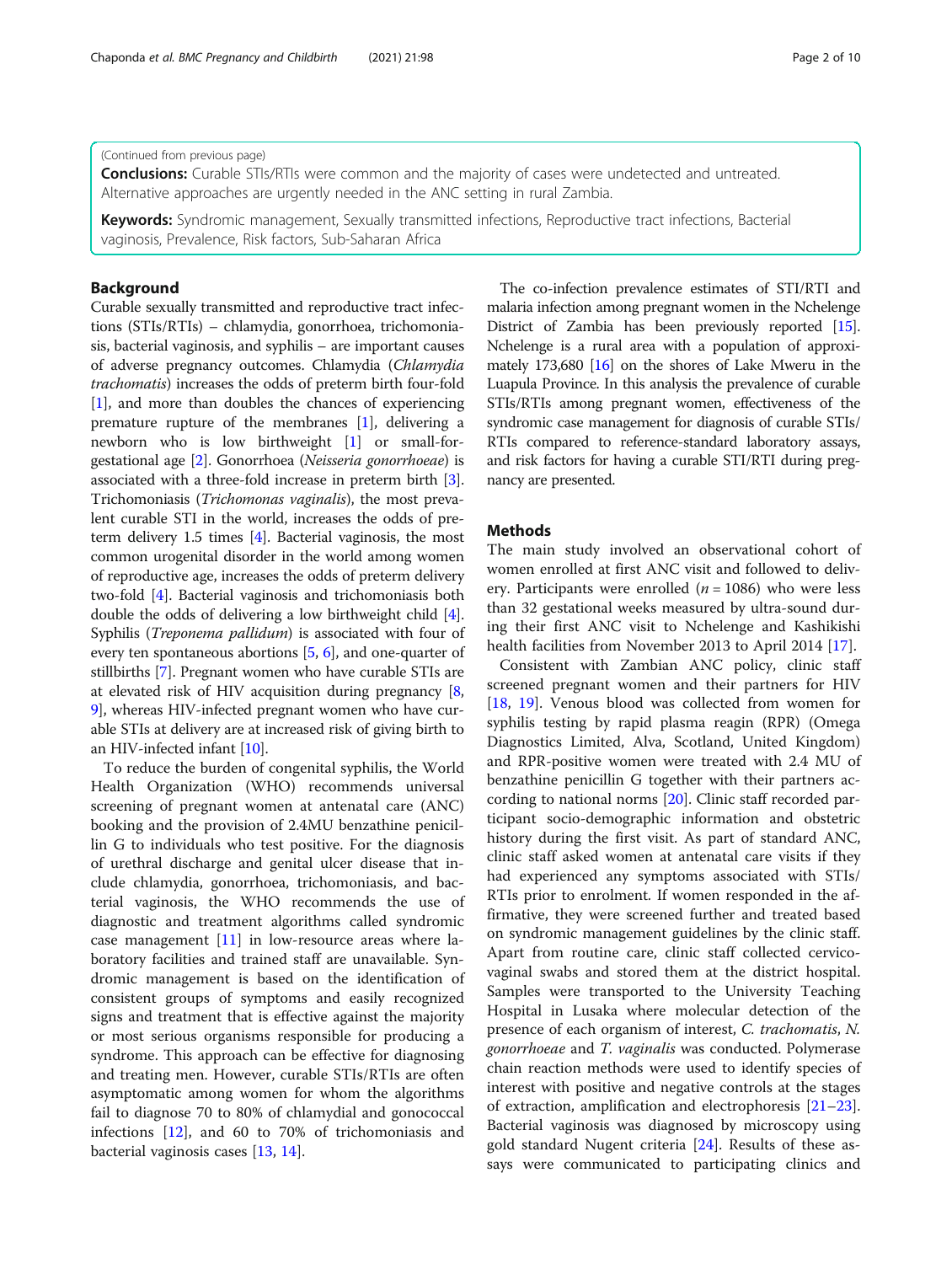study staff who traced positive cases to their homes and encouraged women to seek treatment from the clinics at no cost. Separately, to confirm syphilis positivity, Treponema pallidum haemagglutination assays were performed (Chronolab Systems, Barcelona, Spain) on samples that were RPR seropositive.

# Data processing and analysis

Data were double-entered and cleaned in EpiData software version 3.1 [[25](#page-9-0)] and analysed with Stata IC 13 software [\[26](#page-9-0)]. The prevalence of curable STIs/RTIs and 95% CIs were estimated, and the Piot-Fransen model was applied to evaluate the effectiveness of syndromic case management versus etiological testing in the ANC setting. The Piot-Fransen model has been previously used to identify weaknesses in case management of STIs [[27](#page-9-0)], malaria [[28](#page-9-0)], and tuberculosis [\[29](#page-9-0)]. The prevalence estimates were stratified by HIV status and odds ratios (OR) were estimated in univariate logistic regression models that contained variables we considered a priori to be potential risk factors. For each infection, risk factors were then assessed in a multivariable model using a likelihood-ratio test. Risk factors that were assessed included maternal age, gravidity, marital status, years of schooling, number of life-time sexual partners, self-reported STI/RTI related symptoms and HIV status. The final model for each infection included risk factors that demonstrated an effect in the adjusted model at the 5% significance level and on the adjusted OR estimates for individual STIs/RTIs. Models were also produced for having any STI/RTI.

# Results

In total, 1086 women were recruited to the study, with one withdrawing consent during the study. Background characteristics of participants have been reported elsewhere [[15\]](#page-8-0). Briefly, women had a mean age of 25.6 years (95% CI: 25.1, 25.9) and a mean gestational age of 22.0 weeks (95% CI: 21.7, 22.2); 55.3% (600 of 1085) had some primary school education, and 80.6% (874 of 1085) were married. The mean age of sexual debut was 17.2 years (range 10 to 28 years). Overall, 13.2% (95% CI: 11.3, 15.3) of women tested positive for HIV. Multigravidae (99 of 658) had the highest prevalence of HIV, 15.0% (95% CI: 12.5, 18.0), followed by secundigravidae (23 of 165) at 13.9% (95% CI: 9.4, 20.1%), and 8.0% (95% CI: 5.3, 12.0%) among primigravidae (21 of 261), Pvalue  $= 0.018$ .

# Prevalence of individual STIs/RTIs

In total, samples from 1084 women were available for analysis. However, three samples for bacterial vaginosis and seven samples for syphilis were not evaluable. Table [1](#page-3-0) contains a complete summary of prevalence estimates of STIs/RTIs for all women and those who were HIV positive. Among women tested, 64.6% (95% CI, 61.7, 67.4) had at least one curable STI/RTI (700 of 1084). An estimated 5.2% (95% CI: 3.9, 6.7) of participants had chlamydia (56 of 1084) with no significant difference between women with HIV and those without. Among the five curable STIs/RTIs investigated, gonorrhoea was the least prevalent (34 of 1084) at 3.1% (95% CI: 2.2, 4.4). Gonorrhoea was more common among HIV-infected women compared to those without HIV. One-quarter of women (269 of 1084) had trichomoniasis, 24.8% (95% CI: 22.3, 27.5), and there was no difference in the prevalence between HIV-infected and HIVuninfected women. Bacterial vaginosis was diagnosed among 48.2% (95% CI: 45.2, 51.2) of women (521 of 1081). Participants with HIV were more likely to have bacterial vaginosis, than HIV-uninfected women. An estimated 7.1% (95% CI: 5.6, 8.7) of participants had syphilis (76 of 1077) and the proportion was more than double among women with HIV.

## Effectiveness of syndromic case management

Overall, 12.4% of women self-reported symptoms associated with STIs/RTIs at the time of recruitment and 18.0% reported experiencing symptoms during the pregnancy duration including at recruitment. Of women who had at least one curable STI/RTI, 86.0%, (602 of 700) were asymptomatic at recruitment. Among women with chlamydia, 83.9% (47 of 56) were asymptomatic, as were 76.5% (26 of 34) of gonorrhoea cases, 84.4% (227 of 269) of trichomoniasis cases, and 86.0% (448 of 521) of women diagnosed with bacterial vaginosis. Figure [1](#page-4-0) illustrates the Piot-Fransen model and quantifies the number as well as proportion of women tested for each STI/RTI, the proportion of symptomatic versus asymptomatic infections identified, and the number of women with STIs/ RTIs who received treatment. Overall, only 10.2% (69 of 680) of curable STI/RTI cases, excluding syphilis, received treatment. Of the 98 symptomatic women, 43 cases were given treatment. Not one chlamydial infection of 56 was treated. In contrast, treatment was provided to 14.7% of women with gonococcal infections (5 of 34), 7.8% of trichomoniasis cases (21 of 269), and 7.5% of women with bacterial vaginosis (39 of 521).

The proportion of women experiencing symptomatic STIs/RTIs at recruitment was higher among HIV-positive women, 19.6%, (28 of 143) compared to HIV-negative women, 11.3%, (106 of 941), P-value = 0.005. More HIVpositive participants received treatment than HIVnegative women, but this was not statistically significant, 16.4% versus 10.5%, respectively, P-value = 0.076.

# Risk factors for STIs/RTIs

Among the five curable STIs/RTIs, only chlamydia had no particular risk factor that was identified to be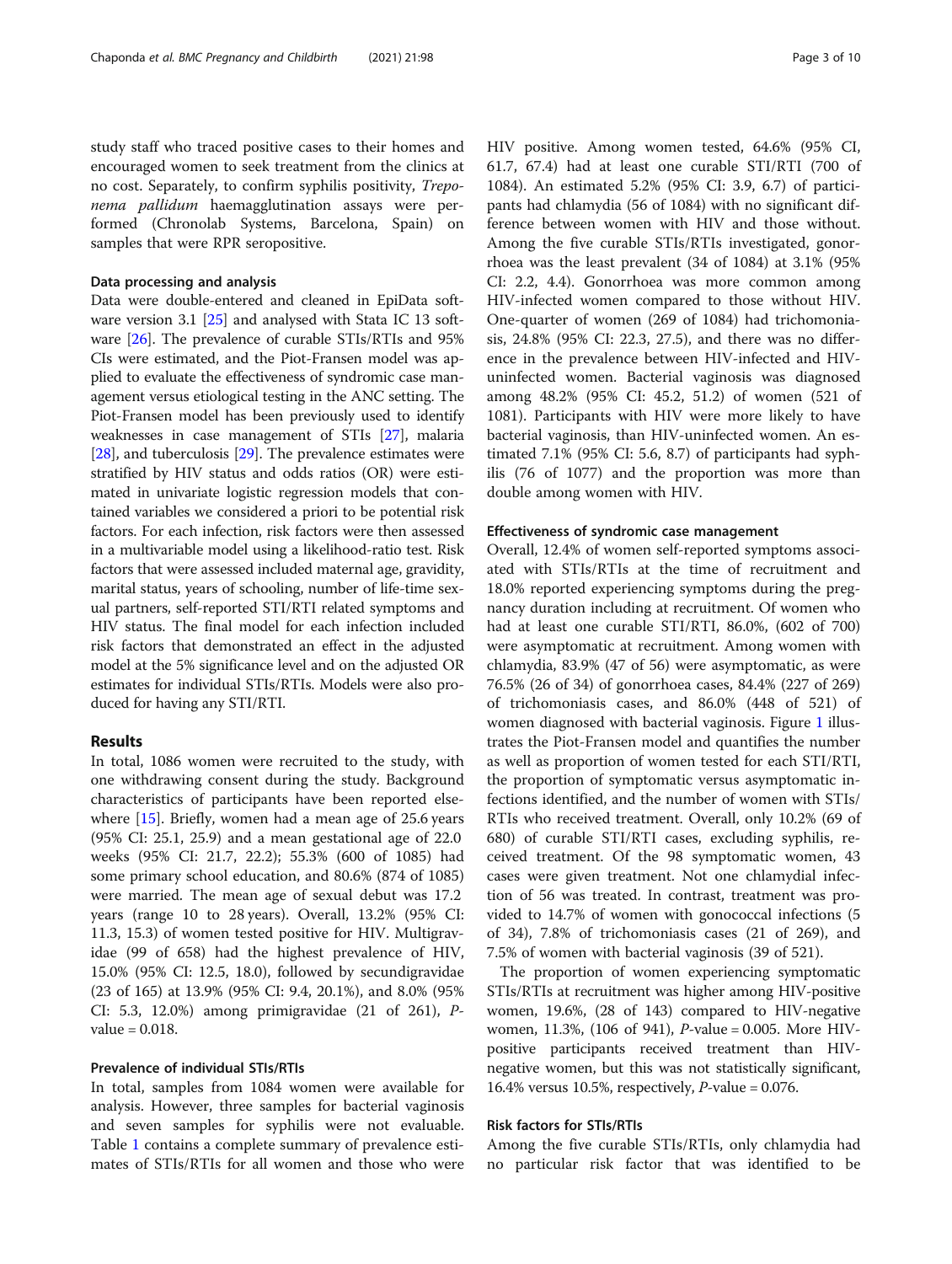| Curable STI/RTI (n)        | Cases among all women |            | Cases among HIV-infected women* |             |                                                 |  |
|----------------------------|-----------------------|------------|---------------------------------|-------------|-------------------------------------------------|--|
|                            | % positive            | 95% CI     | % positive                      | 95% CI      | $P$ -value <sup><math>\overline{Y}</math></sup> |  |
| Chlamydia                  |                       |            |                                 |             |                                                 |  |
| Positive                   | 56 (5.2)              | 3.9, 6.7   | 10(7.0)                         | 3.8, 12.6   | 0.291                                           |  |
| Paucigravidae (426)        | 28(6.6)               | 4.6, 9.4   | 5(11.4)                         | 4.7, 24.5   | 0.236                                           |  |
| Multigravidae (658)        | 28(4.3)               | 3.0, 6.1   | 5(5.1)                          | 2.1, 11.7   | 0.718                                           |  |
| Gonorrhoea                 |                       |            |                                 |             |                                                 |  |
| Positive                   | 34(3.1)               | 2.2, 4.4   | 9(6.3)                          | 3.3, 11.7   | 0.020                                           |  |
| Paucigravidae (426         | 17(4.0)               | 2.5,6.3    | 3(6.8)                          | 2.2, 19.5   | 0.227                                           |  |
| Multigravidae (658)        | 17(2.6)               | 1.6, 4.1   | 6(6.1)                          | 2.7, 12.9   | 0.059                                           |  |
| <b>Trichomoniasis</b>      |                       |            |                                 |             |                                                 |  |
| Positive                   | 269 (24.8)            | 22.3, 27.5 | 34 (23.8)                       | 17.5, 31.5  | 0.752                                           |  |
| Paucigravidae (426)        | 139 (32.6)            | 28.3, 37.2 | 13 (29.5)                       | 17.8, 44.8  | 0.676                                           |  |
| Multigravidae (658)        | 130 (19.8)            | 16.9, 23.0 | 21(21.2)                        | 14.2, 30.5  | 0.745                                           |  |
| <b>Bacterial vaginosis</b> |                       |            |                                 |             |                                                 |  |
| Positive                   | 521 (48.2)            | 45.2, 51.2 | 95 (66.4)                       | 58.3, 73.7  | < 0.001                                         |  |
| Paucigravidae (423)        | 212 (50.1)            | 45.4, 54.9 | 31 (70.5)                       | 55.2, 82.2, | 0.001                                           |  |
| Multigravidae (658)        | 309 (47.0)            | 43.2, 50.7 | 64 (64.6)                       | 55.6, 73.5  | 0.001                                           |  |
| <b>Syphilis</b>            |                       |            |                                 |             |                                                 |  |
| Positive                   | 76 (7.1)              | 5.6, 8.7   | 22 (15.8)                       | 10.6, 23.0  | < 0.001                                         |  |
| Paucigravidae (425)        | 28 (6.6)              | 4.5, 9.3   | 11(25.6)                        | 14.6, 40.9  | < 0.001                                         |  |
| Multigravidae (652)        | 48 (7.4)              | 5.6, 9.6   | 11(11.5)                        | 6.4, 19.7   | 0.160                                           |  |
| Any STI/RTI                |                       |            |                                 |             |                                                 |  |
| Positive                   | 700 (64.6)            | 61.7, 67.4 | 110 (76.9)                      | 69.2, 83.2  | 0.001                                           |  |
| Paucigravidae (426)        | 294 (69.0)            | 64.4, 73.2 | 38 (86.4)                       | 72.5, 93.8  | 0.016                                           |  |
| Multigravidae (658)        | 406 (61.7)            | 57.9, 65.3 | 72 (72.7)                       | 63.0, 80.7  | 0.034                                           |  |

<span id="page-3-0"></span>**Table 1** Prevalence of curable STIs/RTIs among all pregnant women ( $N = 1084$ ) at antenatal care booking and by HIV status

HIV Human Immunodeficiency Virus

Samples that were processed for the detection of each infection were as follow; detection of chlamydia, gonorrhoea and trichomoniasis 1084 samples instead of 1085 were processed; detection of syphilis 1077 instead of 1085 and for detection of bacterial vaginosis 1081 instead of 1085 samples were processed due to missing samples

The HIV status of one participant was not determined and, therefore, was excluded from this analysis

\*A total of 143 participants were HIV positive, 44 paucigravidae and 99 multigravidae

¥ P-value obtained from the two-sample test of proportions which was used to test the difference in prevalence of each infection among HIV positive and HIV negative women

associated with infection. HIV infection was associated with having gonorrhoea, (aOR = 2.80; 95% CI: 1.25, 6.26), adjusted for age; bacterial vaginosis  $(aOR = 2.41;$ 95% CI: 1.66, 3.51), adjusted for age; syphilis infection  $(aOR = 2.56; 95\% \text{ CI: } 1.48, 4.41)$  adjusted for age; the number of life-time sexual partners and having any STI/ RTI (aOR = 2.10; 95% CI: 1.39, 3.19), adjusted for age.

There was an inverse association between age and gonorrhoea. Compared to women 30 years and older, the odds of gonococcal infection were five-times greater among pregnant women under 20 years of age  $(aOR =$ 5.01; 95% CI: 1.29,19.44), and four-times higher among participants between 20 and 29 (aOR =  $4.27$ ; 95% CI: 1.32, 14.94) after adjusting for HIV infection. A similar relationship between gravidity and trichomoniasis was identified. In contrast to multigravidae (4th), primigravidae had the highest odds of trichomonas infection (aOR = 2.40; 95%) CI: 1.69, 3.40), followed by secundigravidae (aOR =  $2.06$ ; 95% CI: 1.37, 3.10), and then multigravidae (3rd) (aOR = 1.58; 95% CI: 1.05, 2.39) after adjusting for self-reported STI/RTI symptoms. Women 20 to 29 years of age had a 58% greater chance of experiencing bacterial vaginosis (aOR = 1.58; 95% CI: 1.19, 2.10) compared to women 30 years of age and older adjusted for HIV infection. Women aged below 20 years had higher odds of being diagnosed with bacterial vaginosis compared to women aged 30 years and older, but this association was not statistically significant. However, compared to women aged 30 years and above, women aged 20–29 had increased odds of infection with bacterial vaginosis, aOR = 1.58; 95% CI: 1.19, 2.10 after adjusting for HIV status. Women younger than 20 years of age, and those between 20 to 29 years, had higher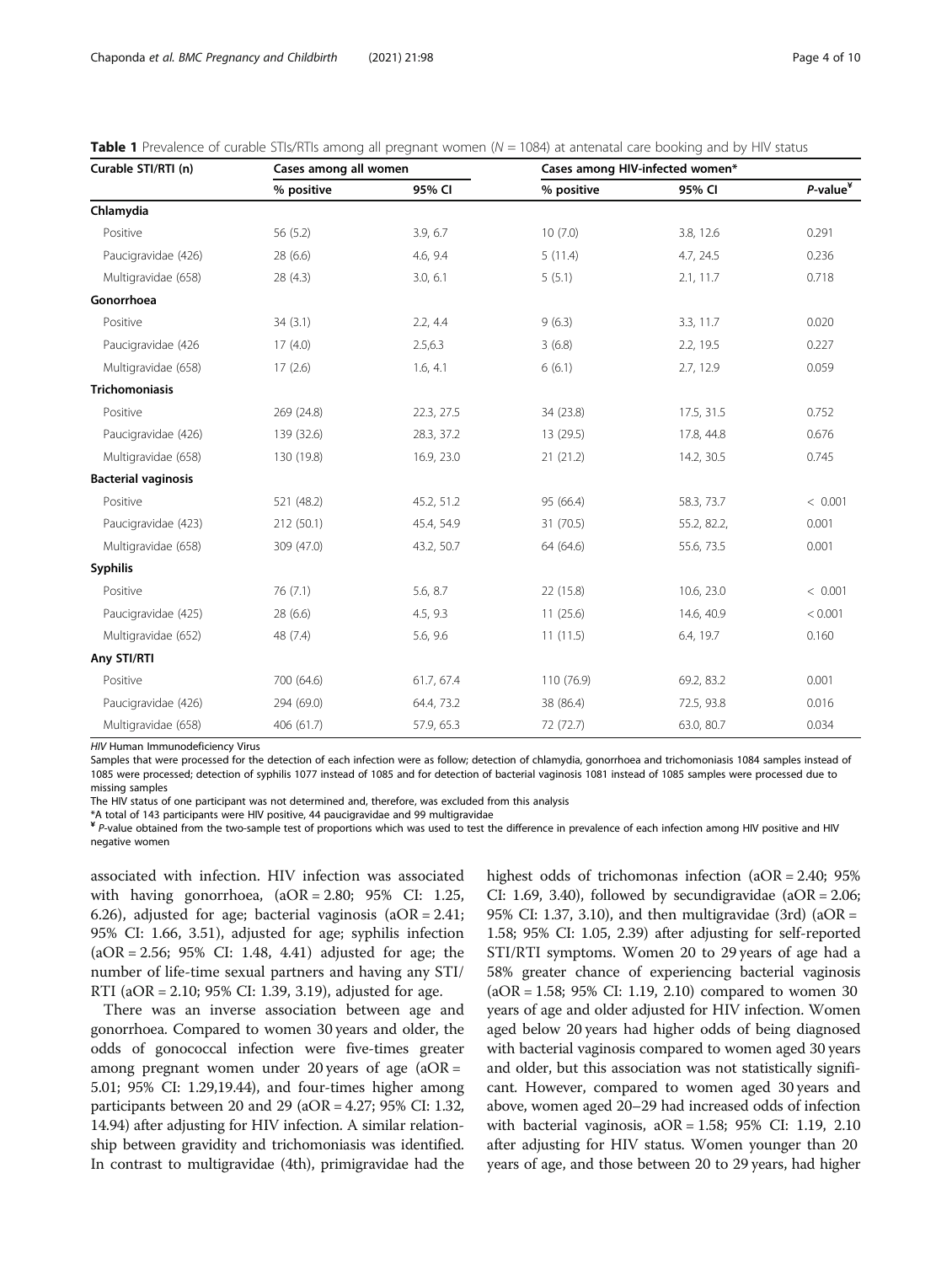<span id="page-4-0"></span>

odds of having any STI/RTI compared to pregnant counterparts 30 years and above, aOR = 1.70; 95% CI: 1.16, 2.78 and aOR = 1.58; 95% CI: 1.18, 2.11, respectively, after adjusting for HIV infection.

There was a statistically significant association between syphilis and age. Compared to participants under the age of 20, the odds of a syphilis infection were four-times higher among women from 20 to 29, (aOR = 3.96;95% CI: 1.40, 11.20), and three-times higher among women 30 and older, (aOR = 3.29; 95% CI: 1.11, 9.74) adjusted for HIV infection and number of life-time sexual partners. The odds of having syphilis nearly doubled among women who had three or more life-time partners versus those who had just one or two partners  $(aOR = 1.82; 95\% \text{ CI:})$ 1.12, 2.98) adjusted for HIV-infection and age. Table [2](#page-5-0) shows a summary of the crude and adjusted ORs of risk factors for each STI/RTI. Supplementary Tables [1,](#page-7-0) [2](#page-7-0), [3](#page-7-0), [4](#page-7-0), [5,](#page-7-0) [6](#page-7-0) contain complete results for the risk-factor models for individual infections and composite STIs/RTIs.

# **Discussion**

The prevalence of curable STIs among pregnant women is substantial throughout low- and middle-income

countries [\[30\]](#page-9-0). Nearly two-thirds of all pregnant women in our cohort had a curable STI/RTI at antenatal booking. These findings are consistent with the pooled prevalence estimates of curable STIs/RTIs among pregnant women attending ANC services across East and Southern Africa [[31](#page-9-0)]. The distribution of infection within this study group may have been affected by the large proportion of multigravidae, 60.7% (659 of 1085). This age structure may have made it more difficult to detect young age as a risk factor for chlamydia as reported elsewhere among pregnant [[32](#page-9-0)] and non-pregnant women [\[33\]](#page-9-0). HIV-infected pregnant women aged less than 25 years were found to have higher odds of infection with chlamydia, gonorrhoea or trichomoniasis [[34](#page-9-0)]. However, other studies have reported failure to identify any particular risk factors for chlamydial infection [\[35](#page-9-0), [36](#page-9-0)] as in the current study. Risk factors associated with gonorrhoea were age related, i.e. being younger than age 30, similar to findings from Botswana and may suggest circulation of Neisseria gonorrhoea in younger networks of sexually active individuals [\[37\]](#page-9-0).

Bacterial vaginosis was associated with HIV infection, a common observation among mothers with HIV [\[38,](#page-9-0) [39](#page-9-0)]. Syphilis prevalence was alarmingly high in our study, 7.1%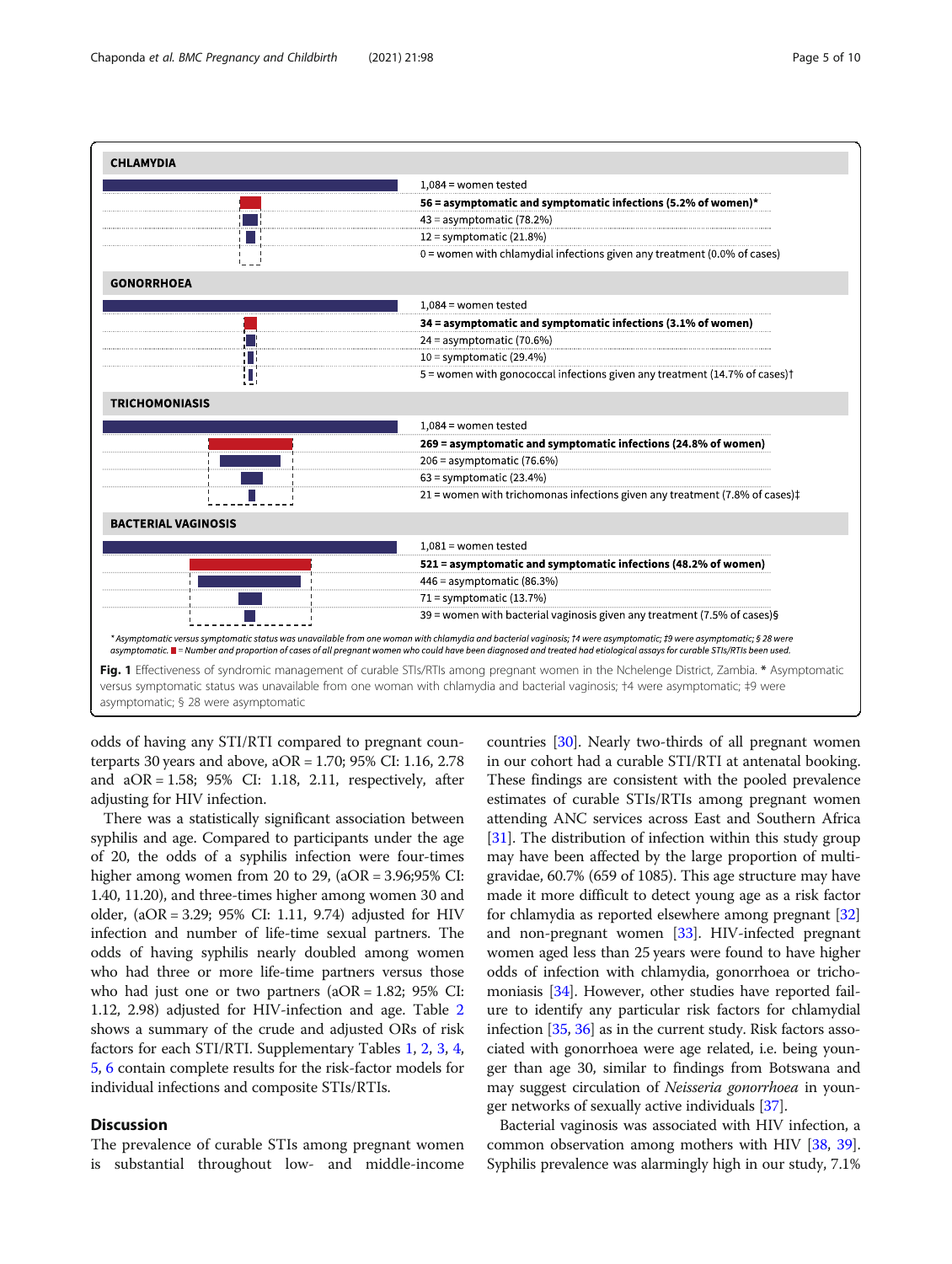<span id="page-5-0"></span>

| Table 2 Risk factors associated with gonorrhoea, trichomoniasis, syphilis, bacterial vaginosis and any sexually transmitted and |  |  |  |
|---------------------------------------------------------------------------------------------------------------------------------|--|--|--|
| reproductive tract infection among pregnant women at antenatal care booking                                                     |  |  |  |

| <b>Risk factor</b>                                      | eaon annong pregnant<br>% positive | $%$ negative $*$ | Women per strata | Crude odds<br>ratio (95% CI) | Adjusted odds ratio<br>(95% CI) |
|---------------------------------------------------------|------------------------------------|------------------|------------------|------------------------------|---------------------------------|
| Gonorrhoea                                              |                                    |                  |                  |                              |                                 |
| Age group                                               |                                    |                  |                  |                              |                                 |
| < 20                                                    | 3.9                                | 96.1             | 204              | 4.14 (1.08, 15.78)           | 5.01 (1.29, 19.44)              |
| $20 - 29$                                               | 4.0                                | 96.0             | 573              | 4.24 (1.26, 14.22)           | 4.27 (1.32, 14.94)              |
| $30+$                                                   | 1.0                                | 99.0             | 307              | Ref                          | Ref                             |
| <b>HIV status</b>                                       |                                    |                  |                  |                              |                                 |
| Negative                                                | 2.7                                | 97.3             | 940              | Ref                          | Ref                             |
| Positive                                                | 6.3                                | 93.7             | 143              | 2.46 (1.12, 5.38)            | 2.80 (1.25, 6.26)               |
| <b>Trichomoniasis</b>                                   |                                    |                  |                  |                              |                                 |
| Pregnancy number                                        |                                    |                  |                  |                              |                                 |
| Primigravidae                                           | 34.1                               | 65.9             | 261              | 2.39 (1.69, 3.38)            | 2.40 (1.69, 3.40)               |
| Secundigravidae                                         | 30.3                               | 69.7             | 165              | 2.01 (1.34, 3.02)            | 2.06 (1.37, 3.10)               |
| Multigravidae (3rd)                                     | 25.0                               | 75.0             | 180              | 1.54 (1.02, 2.32)            | 1.58 (1.05, 2.39)               |
| Multigravidae (4th)                                     | 17.8                               | 82.2             | 478              | Ref                          | Ref                             |
| Self-reported STI/RTI symptoms during current pregnancy |                                    |                  |                  |                              |                                 |
| No                                                      | 23.4                               | 76.6             | 880              | Ref                          | Ref                             |
| Yes                                                     | 31.8                               | 68.2             | 198              | 1.53 (1.09, 2.14)            | 1.56 (1.11, 2.20)               |
| <b>Bacterial vaginosis</b>                              |                                    |                  |                  |                              |                                 |
| Age group                                               |                                    |                  |                  |                              |                                 |
| < 20                                                    | 44.6                               | 55.4             | 202              | $1.10$ (0.76, 1.57)          | 1.23 (0.85, 1.77)               |
| $20 - 29$                                               | 52.7                               | 47.3             | 571              | 1.53 (1.15, 2.02)            | 1.58 (1.19, 2.10)               |
| $30+$                                                   | 42.2                               | 57.8             | 308              | Ref                          | Ref                             |
| <b>HIV status</b>                                       |                                    |                  |                  |                              |                                 |
| Negative                                                | 45.5                               | 54.5             | 937              | Ref                          | <b>NA</b>                       |
| Positive                                                | 66.4                               | 33.6             | 143              | 2.37 (1.64, 3.44)            | 2.41 (1.66, 3.51)               |
| <b>Syphilis</b>                                         |                                    |                  |                  |                              |                                 |
| Age group                                               |                                    |                  |                  |                              |                                 |
| $< 20$                                                  | 2.0                                | 98.0             | 204              | Ref                          | Ref                             |
| $20 - 29$                                               | 8.6                                | 91.4             | 568              | 4.72 (1.68, 13.25)           | 3.96 (1.40, 11.20)              |
| $30+$                                                   | 7.5                                | 92.5             | 305              | 4.08 (1.39, 11.97)           | 3.29(1.11, 9.74)                |
| Number of lifetime sexual partners                      |                                    |                  |                  |                              |                                 |
| $\leq$ 2                                                | 5.7                                | 94.3             | 792              | Ref                          | Ref                             |
| $\geq 3$                                                | 11.3                               | 88.7             | 275              | 2.11 (1.31, 3.41)            | 1.82 (1.12, 2.98)               |
| <b>HIV status</b>                                       |                                    |                  |                  |                              |                                 |
| Negative                                                | 5.8                                | 94.2             | 938              | Ref                          | Ref                             |
| Positive                                                | 15.8                               | 84.2             | 139              | 3.08 (1.81, 5.24)            | 2.56 (1.48, 4.41)               |
| Any STI/RTI                                             |                                    |                  |                  |                              |                                 |
| Age group                                               |                                    |                  |                  |                              |                                 |
| $< 20\,$                                                | 67.7                               | 32.4             | 204              | 1.56 (1.07, 2.25)            | 1.70 (1.16, 2.78)               |
| $20 - 29$                                               | 67.4                               | 32.6             | 573              | 1.54 (1.15, 2.04)            | 1.58 (1.18, 2.11)               |
| $30+$                                                   | 57.3                               | 42.6             | 307              | Ref                          | Ref                             |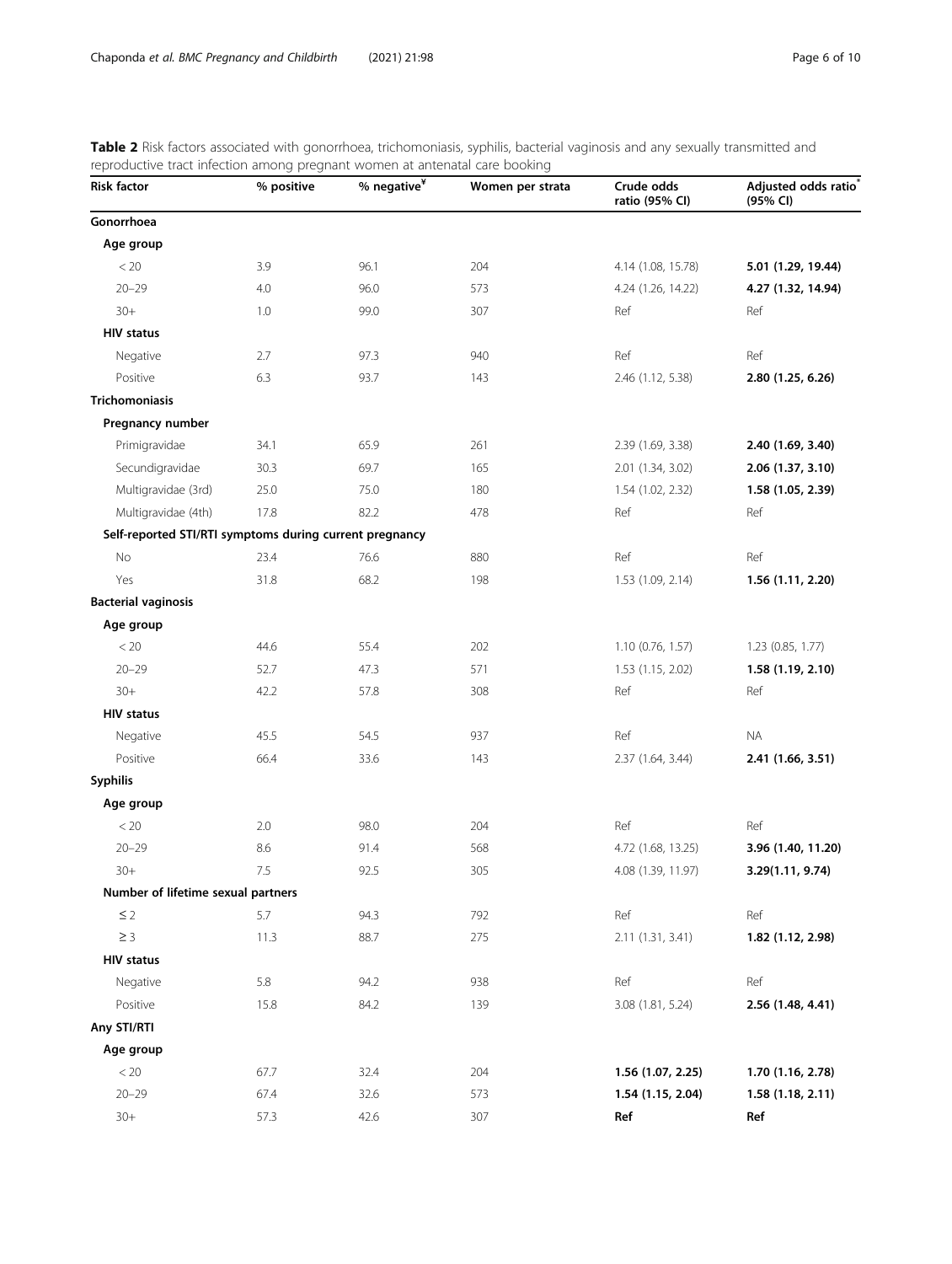| <b>Risk factor</b>       | % positive | % negative <sup>*</sup> | Women per strata | Crude odds<br>ratio (95% CI) | Adjusted odds ratio <sup>®</sup><br>(95% CI) |
|--------------------------|------------|-------------------------|------------------|------------------------------|----------------------------------------------|
| <b>HIV status</b>        |            |                         |                  |                              |                                              |
| Negative                 | 62.8       | 37.2                    | 940              | Ref                          | Ref                                          |
| Positive                 | 76.9       | 23.3                    | 143              | 1.98 (1.31, 2.98)            | 2.10 (1.39, 3.19)                            |
| $\overline{\phantom{a}}$ |            |                         |                  |                              |                                              |

Table 2 Risk factors associated with gonorrhoea, trichomoniasis, syphilis, bacterial vaginosis and any sexually transmitted and reproductive tract infection among pregnant women at antenatal care booking (Continued)

¥ For bacterial vaginosis the number included the intermediate and normal subgroups

\*Adjusted for all the variables in the left-hand column of Supplemental Tables [1](#page-7-0), [2,](#page-7-0) [3,](#page-7-0) [4,](#page-7-0) [5;](#page-7-0) The multivariate model only included factors that were significant at  $P < 0.05$  using the likelihood ratio test. Ref = Reference group with the odds ratio set at 1

overall. At the population level, syphilis infection tends to be more common among older women and, therefore, having a large proportion of multigravidae in our cohort may have skewed the prevalence of maternal syphilis upward. The reason for this may be related to the natural course of the disease. After initial ulcers of primary infection heal, syphilis often becomes asymptomatic, persisting untreated for years. In our cohort study, primi- and secundigravidae represented 36.8% of syphilis infections (28 of 76), whereas 63.2% (48 of 76) were multigravidae. Even given the age structure of our cohort, women of Nchelenge District may experience a disproportionate burden of maternal syphilis. In 2012, an estimated 2.4% of pregnant women in Zambia had syphilis, increasing marginally to 2.5% by 2016 [\[40](#page-9-0)]. In sub-Saharan Africa, 1.6% of pregnant women had syphilis in 2012, lowering slightly to 1.5% in 2016 [\[40](#page-9-0)].

Identification of risk factors for infection can play a role in the development of a profile for high risk groups for the purpose of directing the limited resources to where they are needed most. Development of a tool to identify women at high risk of infection can allow for either provision of presumptive treatment to high risk pregnant women or screening high risk pregnant women at ANC visits for STI/RTIs and provision of treatment for positive cases.

## Public health response

Syndromic management of curable STIs/RTIs clearly demonstrated limited utility given that only 10.2% of women with infections, apart from syphilis, received any treatment. Of the women with symptomatic curable STI/RTI, 43.9% received treatment according to national norms. Women were asked whether they were experiencing anything from a list of STI/RTI related symptoms. This created the basis of the classification of women to the symptomatic and asymptomatic group. However, responses to individual symptoms were not recorded. Consequently, it is not possible to draw conclusions about the appropriateness of the care that was administered.

Even under optimal circumstances, syndromic management is unlikely to perform much better given that 86% of the curable STIs/RTIs were asymptomatic in this setting. High prevalence of untreated STIs/RTIs means high prevalence of avoidable adverse pregnancy outcomes. The shortcomings of syndromic management in pregnancy have been documented [[10,](#page-8-0) [32,](#page-9-0) [41](#page-9-0)], but public health responses have been lacking. Given that point of care (POC) tests for C. trachomatis, N. gonorrhoea and *T. vaginalis* are available  $[42]$  $[42]$  $[42]$ , there is an urgent need to evaluate them in the antenatal setting as an alternative to syndromic management, particularly where risk factors may be used to guide testing  $[43]$  $[43]$  $[43]$ . Studies indicate that integration of POC diagnostic STI screening into first ANC among pregnant HIV-infected women is feasible  $[44, 45]$  $[44, 45]$  $[44, 45]$  $[44, 45]$  $[44, 45]$  and acceptable  $[44]$  although this has not been evaluated in mixed populations of HIVinfected and HIV-uninfected pregnant women. Due to lack of infrastructure and trained laboratory staff, conventional testing for STIs/RTIs is often unavailable in resource poor settings such as this study site. Until the necessary capacity is present, POC tests represent an important alternative for diagnosing chlamydia, gonorrhoea and trichomoniasis in such areas.

# Chlamydia and gonorrhoea

Chlamydia and gonorrhoea POC tests merit investigation. Given that each test represents a fixed-cost, it would be useful to explore whether the use of POC tests among women who are at risk of chlamydia and gonorrhoea might be able to achieve similar reductions in adverse pregnancy outcomes attributable to these infections as universal screening and case management. In this study group, no specific risk factors for women who had chlamydial infection were identified. Consequently, universal POC testing should be considered in this setting first and foremost until a more targeted approach can be established based on risk profiles for chlamydial infection in this population. In the case of gonorrhoea, universal POC testing should be evaluated against an approach of targeted screening for pregnant women under 30 years of age, or those with HIV infection.

It would be important to establish differential diagnoses between chlamydia and gonorrhoea due of treatment implications, even though just three of 90 (3.3%)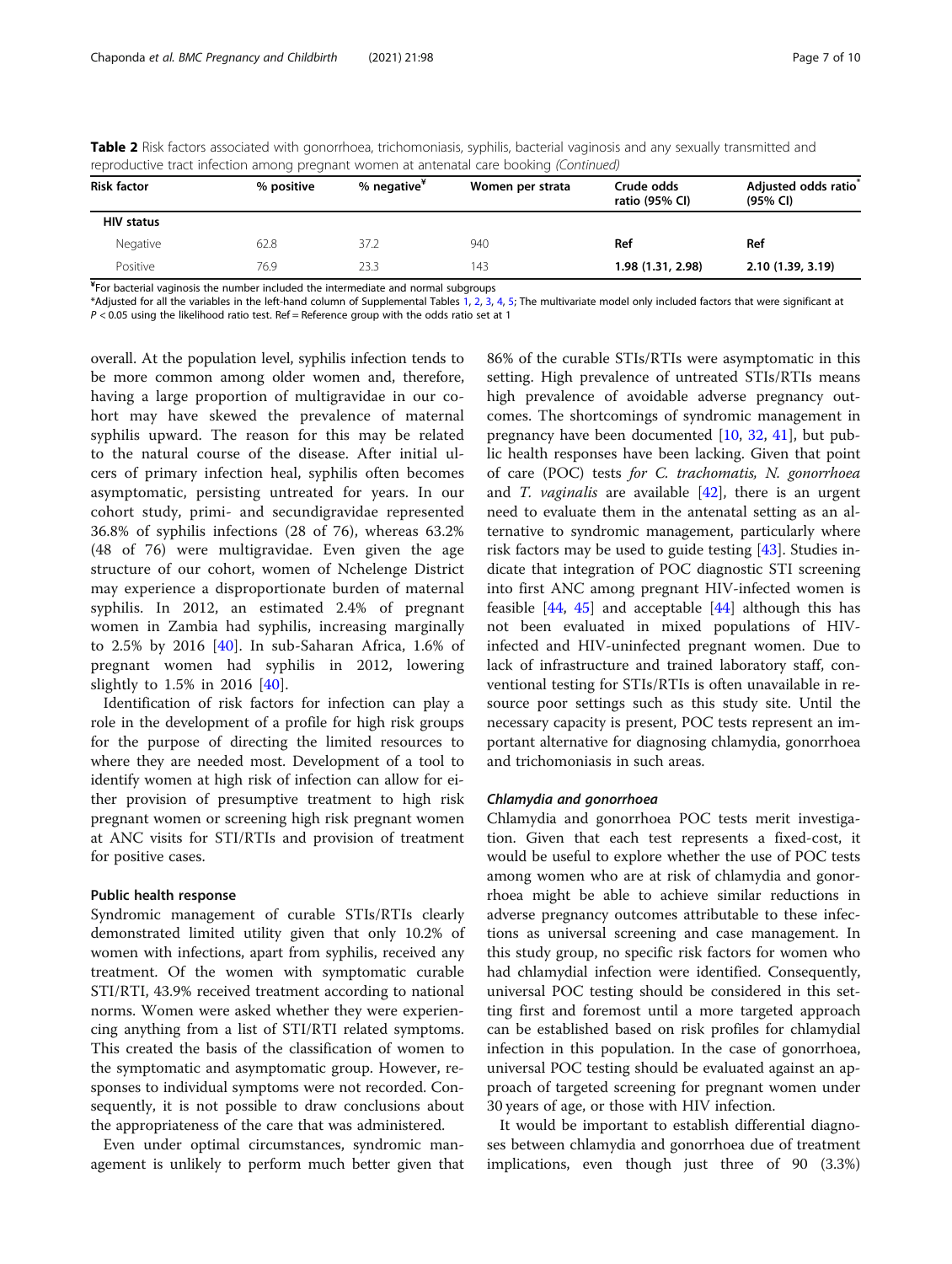<span id="page-7-0"></span>pregnant women in Nchelenge were co-infected. The WHO recommends treating chlamydia during pregnancy with a one-time 1 g dose of azithromycin. The same dose, however, may also hasten the emergence of untreatable gonorrhoea among women with co-infection [[46\]](#page-9-0). Gonorrhoea in pregnancy, per WHO guidelines, should be treated with either ceftriaxone 250 mg by intramuscular injection plus azithromycin 1 g orally, or cefixime 400 mg orally plus azithromycin 1 g orally [\[47](#page-9-0)]. If differential diagnoses cannot be established, there may be reason to provide a curative dose for gonorrhoea which would clear co-infection and reduce opportunity for gonococcus to be exposed to azithromycin monotherapy. Screening and treatment of infected partners needs to be provided with such an approach. There is a convenient dual-cassette POC test available that can detect chlamydia and gonorrhoea with one biological sample [[42\]](#page-9-0), but cost is significant barrier to routine use.

#### Trichomoniasis and bacterial vaginosis

Universal screening and treatment for trichomoniasis and bacterial vaginosis would be an important improvement over syndromic management, particularly given how prevalent both are in this setting. Pregnant women diagnosed with either trichomoniasis or bacterial vaginosis could be given a single 2-g dose of metronidazole as recommended by the WHO [\[48](#page-9-0)]. Another option might be simply to provide metronidazole to all women at ANC booking. These two approaches need to be evaluated for their protective effect against adverse pregnancy outcomes and the cost per adverse outcome averted. Part of the comparison should include partner screening for trichomoniasis and appropriate case management.

#### Syphilis

Efforts must be redoubled to ensure syphilis POC tests are available to all women at ANC booking and that 2.4 MU benzathine penicillin G is in stock to treat cases. As with other curable STIs, partner screening and treatment is needed to prevent re-exposure from infected partners. In the case of syphilis, this is particularly important. Vertical transmission of syphilis has been reported in all stages and sub-stages of infection. However, congenital infection is more likely to occur and be most severe among pregnant women with first-stage syphilis (which includes primary, secondary and early-latent infections up to 2 years following exposure) than second-stage syphilis. Thus, if a woman is at risk of reinfection or resident in communities where syphilis prevalence is high, monthly quantitative titres are suggested from the third trimester to delivery [[49](#page-9-0)].

This observational cross-sectional study is not without limitations. The prevalence and risk factors for curable STIs/RTIs we observed may not reflect all pregnant

women in rural Zambia if there were differences between women who seek antenatal care and those who do not. Any difference, however, would not likely change the results substantially because ANC attendance (minimum one visit) in this part of Zambia was 94.6% [\[50](#page-9-0)], and the refusal rate in the study among eligible women was less than 1%. Another study limitation relates to the type of information required for comprehensive risk factor analyses. Some women, for example, may have been reluctant to provide accurate responses to questions related to sexual behaviour and practices. This is particularly the case given the increasing participation of male partners at the first ANC visit. In the current study, women were asked whether they were experiencing any STI/RTI symptoms. Responses, however, were not differentiated. Therefore, it was only possible to determine whether treatment was given to symptomatic women, but not if the treatment was appropriate. Another limitation is that information on alcohol or substance abuse was not collected. Finally, the study was under powered to detect risk factors with ORs < 1.5. Regardless, results from this observational cross-sectional study clearly show that the status quo is unacceptable and that new interventions are warranted. STI vaccines remains under development. Until they are ready to deploy, clinical trials are urgently needed across a range of epidemiological settings to identify the optimal mix of interventions that is efficacious, cost-effective, and superior to the syndromic management of STIs/RTIs in pregnancy.

# Conclusions

There was a high prevalence of curable STIs/RTIs in this population of pregnant women, a large proportion of which were not diagnosed and thus untreated. Syndromic management of curable STIS/RTIs is inadequate in this rural antenatal setting.

# Supplementary Information

The online version contains supplementary material available at [https://doi.](https://doi.org/10.1186/s12884-021-03573-3) [org/10.1186/s12884-021-03573-3.](https://doi.org/10.1186/s12884-021-03573-3)

Additional file 1: Supplementary Table 1. Chlamydia: Univariate and multivariate logistic regression analysis of potential risk factors of infection among pregnant women at antenatal care booking. **Supplementary Table 2.** Gonorrhoea: Univariate and multivariate logistic regression analysis of determinants of infection among pregnant women at antenatal care booking. Supplementary Table 3. Trichomoniasis: Univariate and multivariate logistic regression analysis of determinants of infection among pregnant women at antenatal care booking. Supplementary Table 4. Bacterial vaginosis: Univariate and multivariate logistic regression analysis of determinants of infection among pregnant women at antenatal care booking. Supplementary Table 5. Syphilis: Univariate and multivariate logistic regression analysis of determinants of infection among pregnant women at antenatal care booking. **Supplementary Table 6.** Any Sexually transmitted and reproductive tract infection: Univariate and multivariate logistic regression analysis of determinants of infection among pregnant women at antenatal care booking.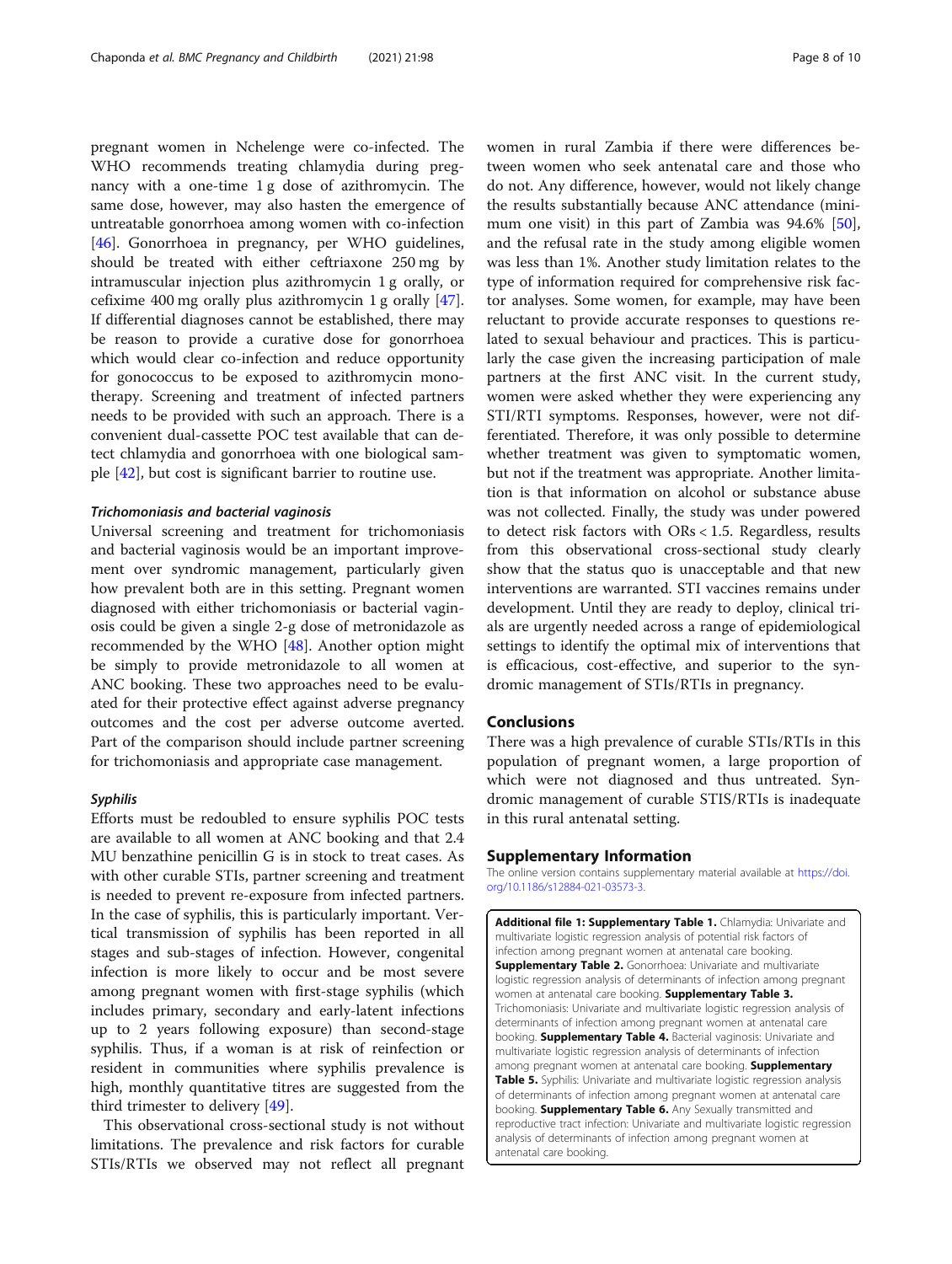#### <span id="page-8-0"></span>Abbreviations

ANC: Antenatal clinic; aOR: Adjusted Odds ratio; CI: Confidence interval; HIV: Human immunodeficiency virus; OR: Odds ratio; RPR: Rapid plasma reagin; STI/RTI: Sexually transmitted and reproductive tract infection

#### Acknowledgements

We would like to thank the ANC staff at Nchelenge and Kashikishi health centres and the Nchelenge District Health Management Team.

#### Authors' contributions

DC and RMC contributed to the study conception and design and supervised the study. EC contributed to the conception and design of the study, conducted the field work and processed the samples, analysed data as part of her PhD work. JB and RMC assisted with the analysis plan and data analysis. CM contributed to the conception of the study, assisted with securing partial funding and supervised the study locally. All authors substantially revised manuscript and have approved the submitted version, and have agreed both to be personally accountable for these contributions and to ensure that questions related to the accuracy or integrity of any part of the work, even ones in which the author was not personally involved, are appropriately investigated, resolved, and the resolution documented in the literature.

#### Funding

Funding for the field work was provided by the following:

1. International Center of Excellence for Malaria Research (ICEMR) in Southern Africa, and the US National Institutes of Health for the financial support from NIH/NIAID grant U19AI089680 (Malaria Transmission and The Impact of Control Efforts in Southern Africa) with John Hopkins University Bloomberg School of Public Health and the University of Zambia School of Medicine (UNZA-SoM).

2. The Southern African Consortium for Research Excellence (SACORE), which is part of the African Institutions Initiative grant of the Wellcome Trust (company no. 2711000), a charity (no. 210183) registered in England. 3. Tuition fees for the principle author's studentship at the London School of Hygiene and Tropical Medicine was paid by the Commonwealth Scholarship Commission in the United Kingdom.

#### Availability of data and materials

The datasets used and/or analysed during the current study are available from the corresponding author on reasonable request.

## Ethics approval and consent to participate

The study protocol was reviewed and approved by the University of Zambia Biomedical Research Ethics Committee, reference number 004–02-13 and the London School of Hygiene and Tropical Medicine Observational/ Interventions Research Ethics Committee (reference number 6292) before the research was carried out. In addition, the Ministry of Health in Zambia also reviewed the research proposal after ethical approval had been granted. The research project was then discussed with relevant local authorities in the study district such as the District Health Management Team, community leaders and the in-charge personnel at the two health centres that were used as recruitment sites.

At the beginning of each ANC booking session an explanation of the project was given to the group of first ANC attendees and their spouses/guardians/ partners in addition to the routine weekly health talk. The information included the aims of the study, the methods of data and sample collection, number of participants required, potential advantages and disadvantages of participation and the expected benefits of carrying out the research. Potential participants were informed that participation was voluntary and participants could withdraw at any time. First ANC attendees who were willing to know more about the study were given the information sheet translated into the local language (Bemba).

There was no age cut off for exclusion because inclusion of younger pregnant women was considered to be important in order to have better representation of pregnant women. The study was performed in accordance with the Declaration of Helsinki and all included participants signed informed consent. In the case of women aged below 18 years written consent was signed by their guardians after they assented. To ensure confidentiality interviews were conducted privately and each participant was assigned a unique identity number that was used to anonymise biological samples, questionnaires, and result record forms.

#### Consent for publication

Not applicable.

#### Competing interests

The authors declare that they have no competing interests.

#### Author details

<sup>1</sup>Department of Biological Sciences, University of Zambia, Lusaka, Zambia. <sup>2</sup> Department of Disease Control, Faculty of Infectious and Tropical Diseases, London School of Hygiene and Tropical Medicine, London, UK. <sup>3</sup>Department of Epidemiology, School of Public Health, University of Zambia, Lusaka, Zambia. <sup>4</sup>Strategic Centre for Health Systems Metrics and Evaluations, School of Public Health, University of Zambia, Lusaka, Zambia.

## Received: 21 April 2020 Accepted: 19 January 2021 Published online: 30 January 2021

#### References

- 1. Gravett MG, Nelson HP, DeRouen T, Critchlow C, Eschenbach DA, Holmes KK. Independent associations of bacterial vaginosis and chlamydia trachomatis infection with adverse pregnancy outcome. J Am Med Assoc. 1986;256(14):1899–903.
- 2. Association of Chlamydia trachomatis and Mycoplasma hominis with intrauterine growth retardation and preterm delivery. The John Hopkins study of cervicitis and adverse pregnancy outcome. Am J Epidemiol. 1989; 129(6):1247–57.
- 3. Elliott B, Brunham RC, Laga M, Piot P, Ndinya-Achola JO, Maitha G, et al. Maternal gonococcal infection as a preventable risk factor for low birth weight. J Infect Dis. 1990;161(3):531–6.
- 4. Chico RM, Hack BB, Newport MJ, Ngulube E, Chandramohan D. On the pathway to better birth outcomes? A systematic review of azithromycin and curable sexually transmitted infections. Expert Rev Anti-Infect Ther. 2013; 11(12):1303–32.
- 5. Williams JW. A textbook of obstetrics. 6th ed. New York: D Appleton & Co; 1923.
- 6. Ratnam AV, Din SN, Hira SK, Bhat GJ, Wacha DS, Rukmini A, et al. Syphilis in pregnant women in Zambia. Br J Vener Dis. 1982;58(6):355–8.
- 7. Watson-Jones D, Changalucha J, Gumodoka B, Weiss H, Rusizoka M, Ndeki L, et al. Syphilis in pregnancy in Tanzania. I. Impact of maternal syphilis on outcome of pregnancy. J Infect Dis. 2002;186(7):940–7.
- 8. Joseph Davey DL, Wall KM, Kilembe W, Naw HK, Brill I, Vwalika B, et al. HIV Incidence and Predictors of HIV Acquisition From an Outside Partner in Serodiscordant Couples in Lusaka, Zambia. J Acquir Immune Defic Syndr (1999). 2017;76(2):123–31.
- Kinuthia J, Drake AL, Matemo D, Richardson BA, Zeh C, Osborn L, et al. HIV acquisition during pregnancy and postpartum is associated with genital infections and partnership characteristics. Aids. 2015;29(15):2025–33.
- 10. Adachi K, Klausner JD, Bristow CC, Xu J, Ank B, Morgado MG, et al. Chlamydia and gonorrhea in HIV-infected pregnant women and infant HIV transmission. Sex Transm Dis. 2015;42(10):554–65.
- 11. World Health Organization. Management of patients with sexually transmitted diseases. Report of a WHO Study Group, vol. 810: Geneva: World Health Organization ; 1991.
- 12. World Health Organization. Global prevalence and incidence of selected curable sexually transmitted infection: overview and estimates. Geneva: World Health Organisation; 1991.
- 13. Msuya SE, Uriyo J, Stray-Pedersen B, Sam NE, Mbizvo EM. The effectiveness of a syndromic approach in managing vaginal infections among pregnant women in northern Tanzania. East Afr J Public Health. 2009;6(3):263–7.
- 14. Baisley K, Changalucha J, Weiss HA, Mugeye K, Everett D, Hambleton I, et al. Bacterial vaginosis in female facility workers in North-Western Tanzania: prevalence and risk factors. Sex Transm Infect. 2009;85(5):370–5.
- 15. Chaponda EB, Chico RM, Bruce J, Michelo C, Vwalika B, Mharakurwa S, et al. Malarial infection and curable sexually transmitted and reproductive tract infections among pregnant women in a Rural District of Zambia. Am J Trop Med Hyg. 2016;95(5):1069–76.
- 16. Central Statistical Office (CSO). 2010 Census of population and housing. Lusaka: Central Statistical Office; 2011.